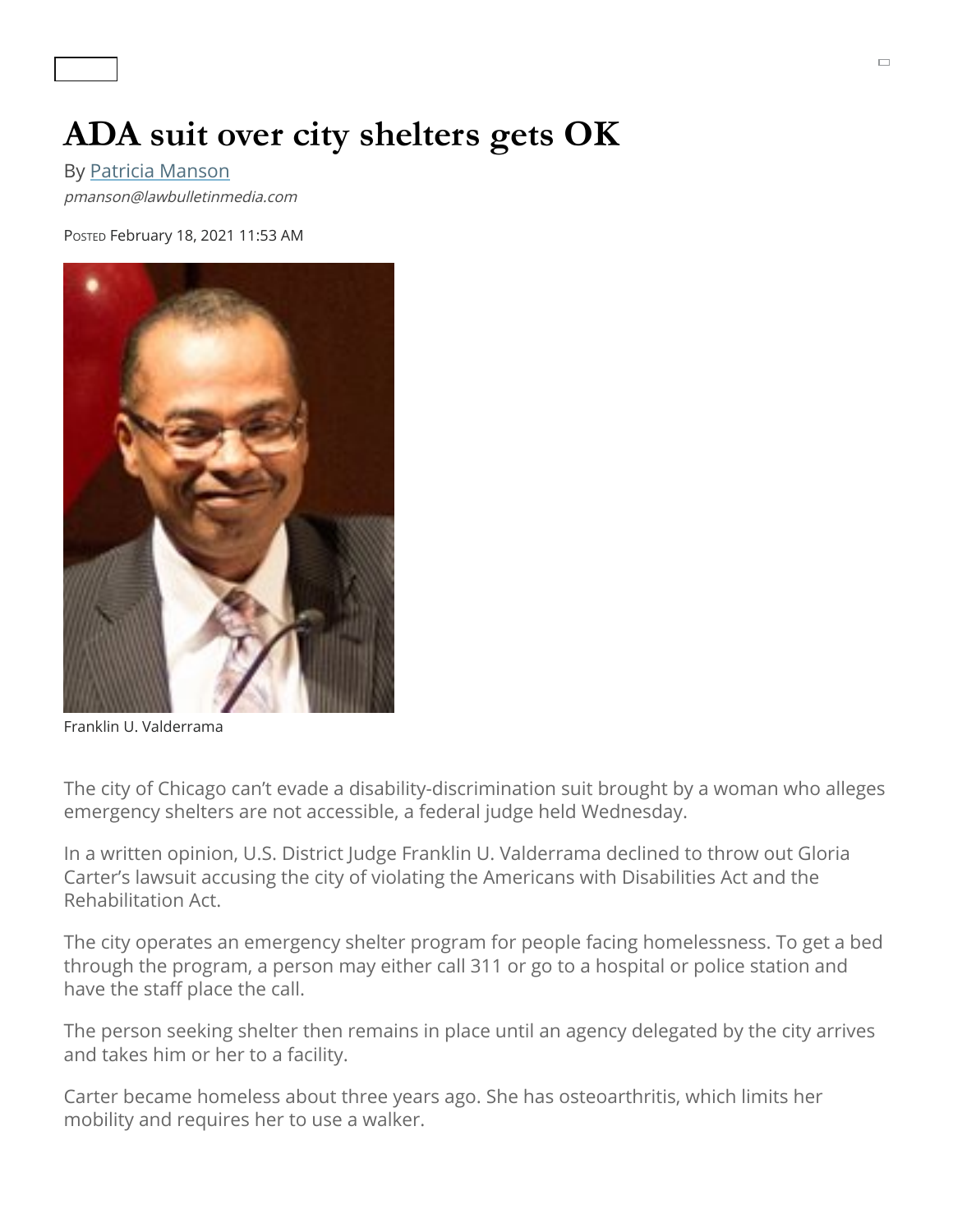## Garden Mission shelter in the South Loop.

Carter alleges she waited for the van from 3 p.m. until it showed up between 1:30 a.m. and 2 a.m. the next day.

called 311 and was told Catholic Charities would send a van and take Carter to the Pacific Charities would sen<br>The Pacific Charities would send a van and take Carter to the Pacific Charities would be considered to the Pac

The driver helped her put her walker in the van, but would not help her get into the vehicle, Carter alleges.

She alleges the driver said he would have to leave her behind if she could not get in the van without any help. The driver also told her Catholic Charities did not have an accessible van and that she would have to climb about 13 steps to get into Pacific Gardens, Carter alleges.

The driver left without her, Carter says.

A couple days later, she says, she got a bed at Sarah's Circle, an accessible shelter in Uptown she found on her own.

Carter filed her suit in February 2020.

The suit seeks a declaration that the way the city operates its emergency shelter program runs afoul of the ADA and Rehabilitation Act by not making the program accessible to people with mobility disabilities.

The suit also asks for an injunction requiring the city to make the program accessible and to provide funds to organizations that will help reach that goal.

The city filed a motion in June 2020 asking Valderrama to dismiss Carter's suit.

In his opinion, Valderrama rejected the city's argument that Carter lacks standing under Article III of the U.S. Constitution to seek declaratory or injunctive relief.

Parties have standing if they suffered "an actual or imminent, concrete and particularized injury-in-fact" and show there is a "causal connection" between the injury and the defendant's actions, Valderrama wrote, quoting *Bryant v. Compass Group USA Inc.*, 958 F.3d 617 (7th Cir. 2020), as amended on denial of reh'g and reh'g en banc (June 30, 2020).

Also, he wrote, quoting *Bryant*, "there must be a likelihood that this injury will be redressed by a favorable decision."

And plaintiffs who are seeking declaratory or prospective injunctive relief must demonstrate they face a "real and immediate threat of injury" and not just a threat that is "conjectural" or "hypothetical," Valderrama wrote, quoting City of Los Angeles v. Lyons, 461 U.S. 95 (1983).

Carter, he wrote, maintains she faced an immediate threat of homelessness when she filed her suit.

Carter says Sarah's Place allows residents to stay only six months and that her six months were up the day after she filed her suit against the city, Valderrama wrote.